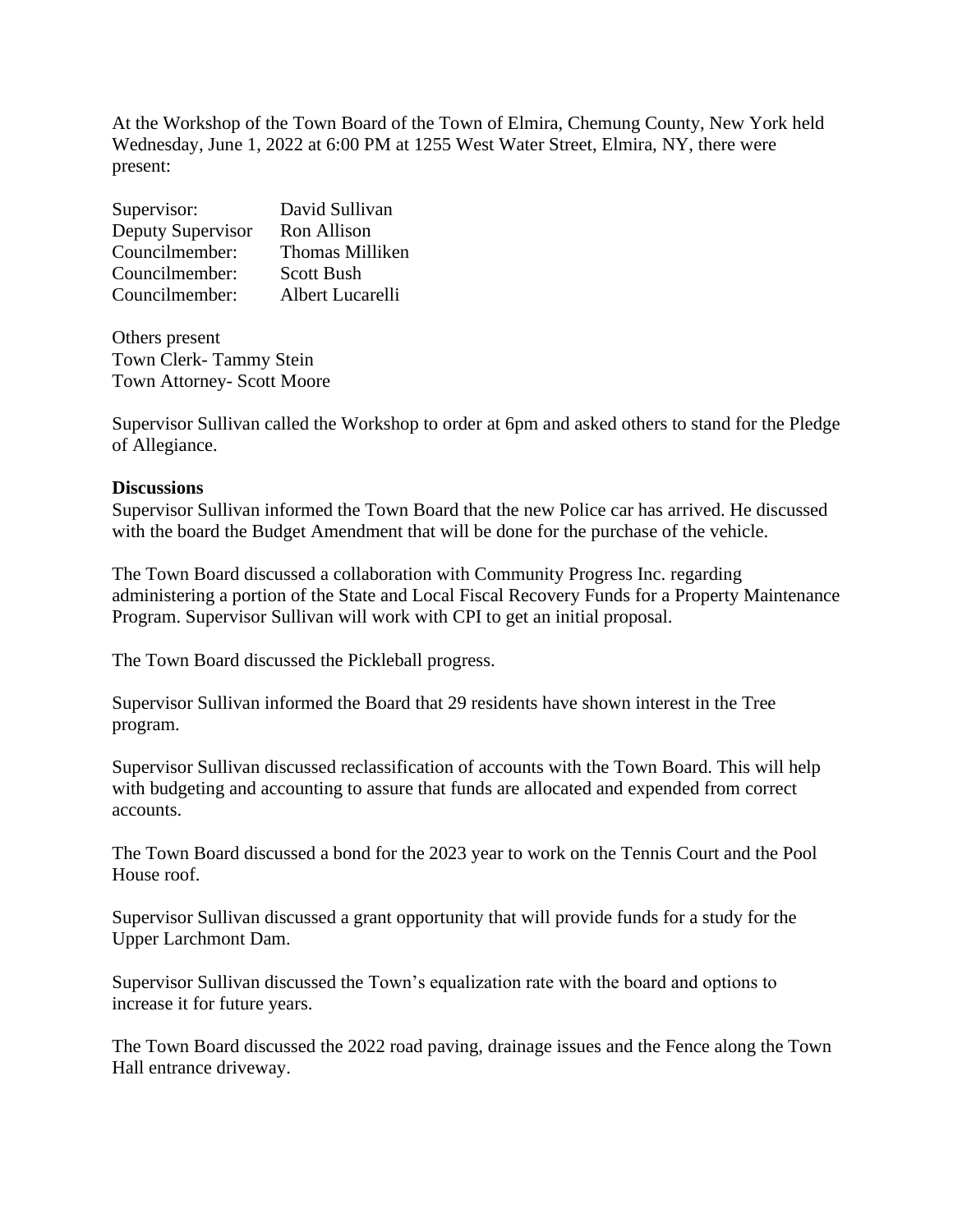## **Resolution #98-22**

## **Approve Reclassification of Funds By Mr. Milliken Seconded by Mr. Lucarelli**

Whereas, the town utilizes a system known as New World for accounting purposes: Whereas, the Bookkeeper suggested a reclassification of accounts to ensure the appropriate account lines are being utilized within the New World budgeting system; Motion was made to approve reclassification of \$193,037 across multiple funds as below

|      | Fund                      | Department | Account | <b>Account Name</b>                                   | From Amount | To Amount |
|------|---------------------------|------------|---------|-------------------------------------------------------|-------------|-----------|
| From | A                         | 9030       | 5810    | Social Security Benefits                              | 26,830      |           |
| To   | A                         | 1010       | 5810    | Town Board Social Security Benefits                   |             | 2,750     |
| To   | $\boldsymbol{\mathsf{A}}$ | 1110       | 5810    | Town Justice Social Security Benefits                 |             | 7,000     |
| To   | A                         | 1220       | 5810    | Town Supervisor Social Security Benefits              |             | 2,650     |
| To   | A                         | 1340       | 5810    | <b>Budget Social Security Benefits</b>                |             | 750       |
| To   | A                         | 1355       | 5810    | <b>Assessor Social Security Benefits</b>              |             | 3,300     |
| To   | A                         | 1410       | 5810    | Town Clerk Social Security Benefits                   |             | 6,475     |
| To   | A                         | 1420       | 5810    | Town Attorney Social Security Benefits                |             | 3,130     |
| To   | A                         | 1620       | 5810    | Buildings & Grounds Social Security Benefits          |             | 750       |
| To   | A                         | 7510       | 5810    | Historian Social Security Benefits                    |             | 25        |
| From | A                         | 0000       | 1689    | Health Income Co-Pay                                  | 18,802      |           |
| To   | A                         | 0000       | 1685    | Health Income Co-Pay - Retiree                        |             | 18,802    |
| From | A                         | 0000       | 3001    | State Aid, Per Capital                                | 52,000      |           |
| To   | A                         | 0000       | 2750    | <b>AIM Related Payments</b>                           |             | 52,000    |
| From | B                         | 9030       | 5810    | Social Security Benefits                              | 9,000       |           |
| To   | $\bf{B}$                  | 3120       | 5810    | Police Social Security Benefits                       |             | 765       |
| To   | $\bf{B}$                  | 3620       | 5810    | Safety Inspection Social Security Benefits            |             | 3,200     |
| To   | B                         | 5010       | 5810    | <b>Street Administration Social Security Benefits</b> |             | 5,035     |
| From | DB                        | 9030       | 5810    | Social Security Benefits                              | 27,500      |           |
| To   | $DB$                      | 5110       | 5180    | Hwy Town Only Social Security Benefits                |             | 27,500    |
| From | DB                        | 0000       | 1685    | Hwy Town Only Health Income Co-Pay - Retiree          | 6,550       |           |
| To   | $DB$                      | 0000       | 1689    | Hwy Town Only Health Income Co-Pay                    |             | 6,550     |
| From | <b>SM</b>                 | 9030       | 5810    | Social Security Benefits                              | 21,000      |           |
| To   | <b>SM</b>                 | 3120       | 5810    | <b>Traffic District Social Security Benefits</b>      |             | 21,000    |
| From | <b>SM</b>                 | 0000       | 1685    | Traffic District Health Income Co-Pay - Retiree       | 17,555      |           |
| To   | <b>SM</b>                 | 0000       | 1689    | Traffic District Health Income Co-Pay                 |             | 17,555    |
| From | SP                        | 0000       | 2770    | Misc Income                                           | 9,800       |           |
| To   | <b>SP</b>                 | 0000       | 2026    | Town Community Center Rentals                         |             | 9,800     |
| From | <b>SP</b>                 | 9030       | 5810    | Social Security Benefits                              | 4,000       |           |
| To   | SP                        | 7110       | 5810    | Parks Social Security Benefits                        |             | 4,000     |
|      |                           |            |         |                                                       |             |           |
|      |                           |            |         |                                                       | 193,037     | 193,037   |
|      |                           |            |         |                                                       |             |           |

Aye- Bush, Milliken, Lucarelli, Allison, Sullivan No- None